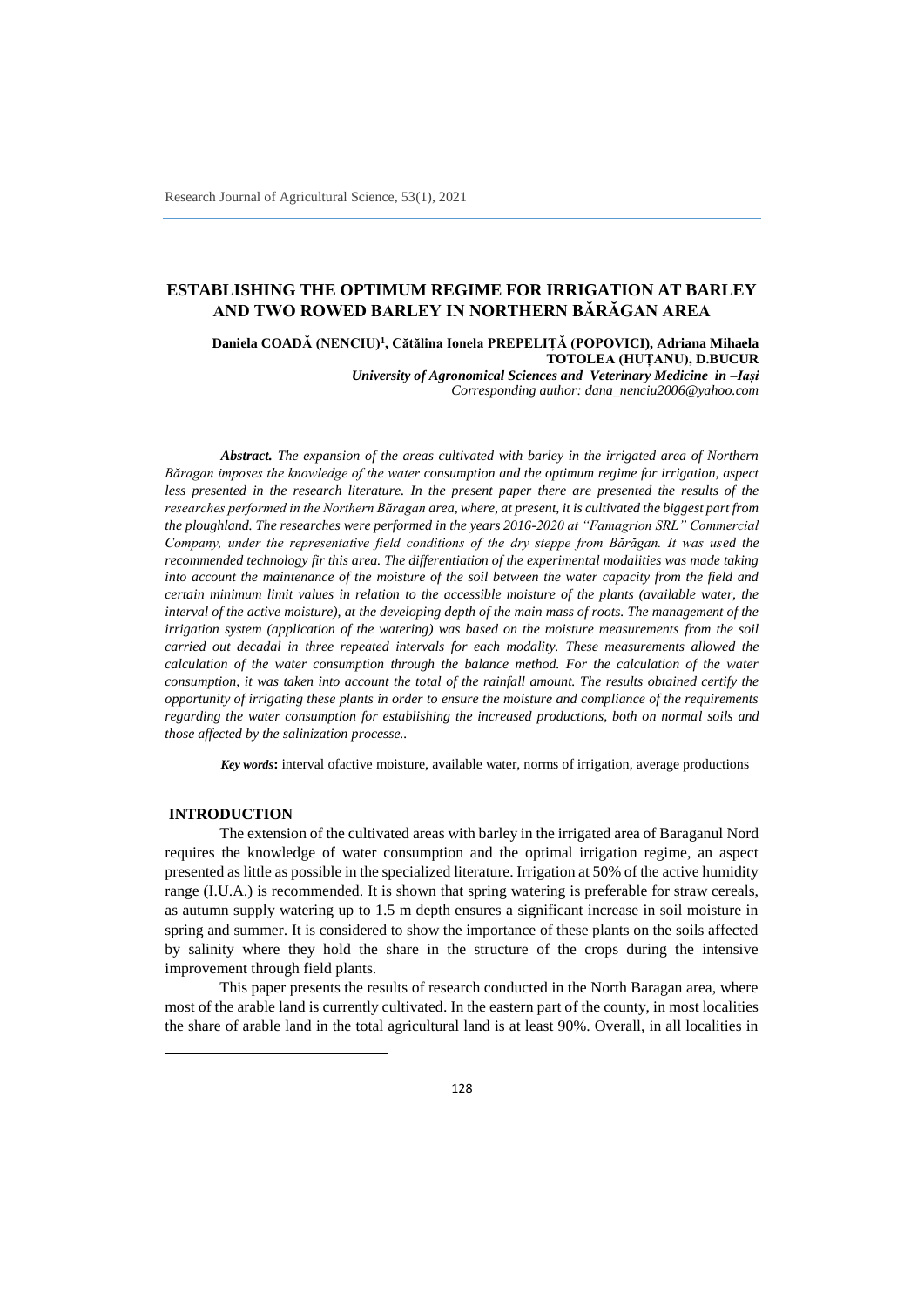Brăila the arable land occupies an important share (minimum 70%). The only exception is the city of Făurei where the arable land owns between 40% and 50% of the agricultural land. In this city, forests and other forest vegetation occupy a larger area than in other localities. The extension of the cultivated areas with barley in the irrigated area of Baraganul Nord requires the knowledge of water consumption and the optimal irrigation regime, an aspect presented as little as possible in the specialized literature. Irrigation at 50% of the active humidity range (I.U.A.) is recommended. It is shown that spring watering is preferable for straw cereals, as autumn supply watering up to 1.5 m depth ensures a significant increase in soil moisture in spring and summer. The importance of these plants on the soils affected by salinity is taken into account, where they hold the weight in the structure of the crops during the intensive improvement through field plants.

This paper presents the results of research conducted in the North Baragan area, where most of the arable land is currently cultivated. In the eastern part of the county, in most localities the share of arable land in the total agricultural land is at least 90%. Overall, in all localities in Brăila the arable land occupies an important share (minimum 70%). The only exception is the city of Făurei where the arable land owns between 40% and 50% of the agricultural land. In this city, forests and other forest vegetation occupy a larger area than in other localities.

### **MATERIALS AND METHODS**

The researches were carried out in the years 2016-2020 in Braila county, instead. The union with "Famagrion SRL" Commercial Company, Traian, Corbu, Lacu Sarat, in the field conditions representative of the dry steppe area of Baragan.

Work was done on chernozem cambic. The mineral material on which these soils were formed consists of loess and loessoid deposits with a loamy to loamy-sandy texture in the depth of the soil profile and with groundwater at 2.5-3.5 m (critical depth) and on affected soils of salting processes being improved.

The recommended technology was used for this area. The differentiation of the experimental variants was made taking into account the maintenance of soil moisture between the water capacity in the field and certain minimum limit values compared to the accessible humidity of plants (useful water, active humidity range), at the depth of development of the main root mass. The management of the irrigation regime (watering application) was based on the soil moisture determinations performed decadal in three repetitions in the field for each variant.

These determinations also allowed the calculation of water consumption by the balance method. In the calculation of water consumption, the total atmospheric precipitation was taken into account .

## **RESULTS AND DISCUSSION**

The obtained results attest to the opportunity to irrigate these plants to ensure humidity and meet water requirements in order to establish high yields, both on normal soils and those affected by salting processes.

Data on the climatic situation and soil moisture illustrate the fact that each year in variable time intervals, due to low atmospheric precipitation, there have been decreases below 50% even below 25% of water accessible to plants in the area of root system development, especially with a depth of 0-51 cm, either in autumn, in spring or in autumn and spring. As a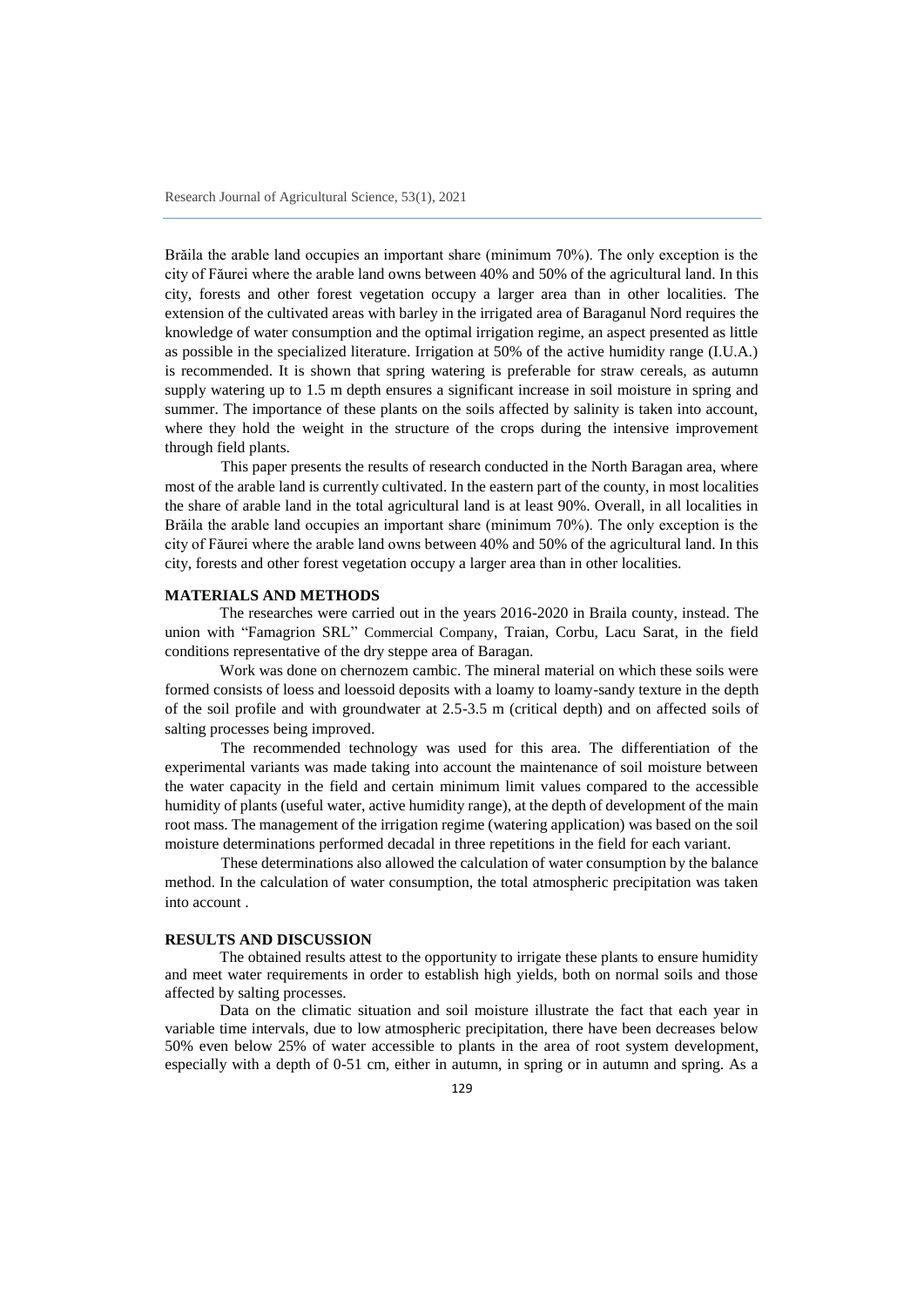result, in natural conditions without irrigation, the vegetation of the plants and the level of production are considerably influenced. Tables 1, 3, 6, 7 present the production results and the irrigation regime applied to the most significant variants for the practice of agricultural units, and tables 2, 4, 5 show the corresponding water consumption, its sources of coverage and aspects on the capitalization of water by plants in different conditions of ensuring soil moisture.

#### 1. Barley grown on chernozem

The obtained productions (table 1) show every year increases compared to non-irrigated to the irrigated variants. The highest increases were registered in the years with droughts in autumn and spring, when the non-irrigated version had the lowest productions. In fact, the production of the non-irrigated variant, in general, reflects the soil moisture conditions, and the increases brought by irrigation were up to 7.4 t / ha - 12% in 2016 and reached the maximum values of 4.54 t / ha and 250 respectively. % in the very dry year 2017.

*Table 1*

#### Influence of the irrigation system on the winter crops on vermic chernozem

| Variant                                                                                                        |      |                |                          | Yield of standard grains t/ha | 2020<br>Average<br>5.20<br>3.96<br>8.0<br>6.68 |      |
|----------------------------------------------------------------------------------------------------------------|------|----------------|--------------------------|-------------------------------|------------------------------------------------|------|
|                                                                                                                | 2016 | 2017           | 2018                     | 2019                          |                                                |      |
| Non-irrigated                                                                                                  | 5.94 | 1.75           | 4.97                     | 1.96                          |                                                |      |
| Irrigated at 50%<br>I.U.A. autumn $+$<br>vegetation with<br>differentiated norms<br>on depths la 50%<br>I.U.A. | 6.68 | 6.29           | 6.62                     | 5.80                          |                                                |      |
| Irrigated at 50%<br>I.U.A. only autumn<br>for sunrise and in<br>vegetation the first<br>phases                 | 5.94 | 3.74           | 6.49                     | 3.21                          | 6.15                                           | 5.10 |
| Irrigated at 50%<br>I.U.A. only in<br>vegetation                                                               | 6.68 | 3.86           | 5.27                     | 3.73                          | 7.10                                           | 5.33 |
| Irrigated at 50%<br>I.U.A. $(h = 0.75m)$                                                                       | L.   | 5.87           | $\overline{a}$           | 5.72                          | $-$                                            |      |
| Irrigated at 50%<br>I.U.A. the last<br>watering inspected it                                                   | L.   | 5.59           | $\overline{a}$           | 4.95                          | ÷.                                             |      |
| Irrigated at 50%<br>I.U.A. last watering<br>on filling                                                         |      | 4.59           |                          | 4.33                          |                                                |      |
| Irrigated at 50%<br>I.U.A. at inspection-<br>fruiting $+$ autumn for<br>sunrise                                | L.   | 5.28           | ٠                        | 4.80                          | 6.85                                           | ٠    |
| Irrigated at 50%<br>I.U.A. to inspected-<br>fruiting                                                           |      | 2.71           |                          | 3.71                          |                                                |      |
| Irrigated at 70%<br>I.U.A.                                                                                     | ä,   | $\blacksquare$ | $\overline{\phantom{a}}$ | 4.75                          | ÷,                                             | ÷,   |

|  | with the groundwater at depth of 2.5-3.0 m |  |  |
|--|--------------------------------------------|--|--|
|--|--------------------------------------------|--|--|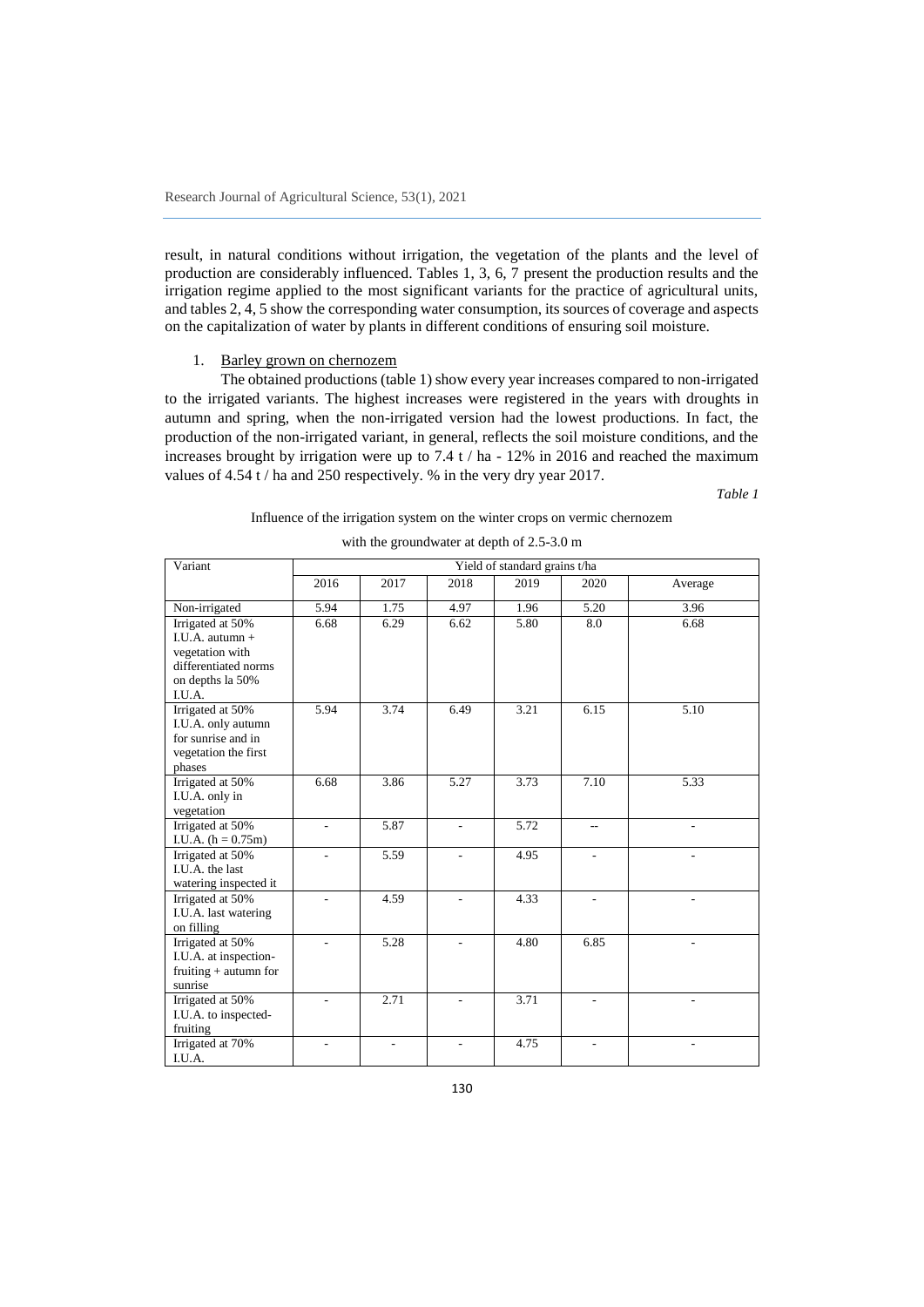The drought in the area specific to the area makes sowing irrigation particularly efficient. During the five-year research period, in four autumn barley did not find optimal humidity conditions for sunrise, which lasted in the windows of positive temperatures from winter to spring. In such situations, sowing irrigation gave the guarantee of the harvest, made the plants able to benefit from the spring moisture, entering the winter with good vegetation, and in dry springs to be able to capitalize efficiently the irrigation during the vegetation. Compared to non-irrigation, average production increases of 1.14t / ha were obtained, which means 1727 kg brought by each  $m^3$  irrigation water. The increases were between 0 and 1.99 t / ha, respectively, up to 2500 kg for each  $m^3$  irrigation water.

The high frequency of spring droughts leads to the depletion of moisture reserve during vegetation, especially in May in the inspected-fruiting phases, or even to the filling and less frequently in the grain filling phase. In three out of five years, the blight took place when the soil moisture accessible to plants was below 50% and even below 25%. Following tables 1 and 3, the efficiency of irrigation is found in such situations.

The largest productions with a good capitalization of the water are noticed in the irrigated variants for sowing in dry autumns and during the vegetation, in spring. There is the irrigated variant at 50% accessible humidity with differentiated norms on depths depending on the development of the root system, the possibility to use the reserve water from the deeper layers and the production of plant fall. In this variant, applying smaller quantities of irrigation water, productions equal to those from the irrigated variant at 50% accessible humidity for plants were achieved, with watering norms calculated for 75-80 cm, the variant according to which the landscaping arrangements are designed. irrigation and which is the basis of watering warning. The last watering was applied during grain formation, as the need for irrigation after this phase occurs only in cases of prolonged drought with heat, in cases when no watering was applied until these phases, and may damage the crop if it causes the plants to fall. Also, irrigation at a high humidity ceiling, at 70% of the useful water, does not ensure satisfactory production as it leads to the fall of plants. Interruption of irrigation before the grain formation phase is also not recommended in dry years, although barley best exploits irrigation until these phases. The application of watering until inspected decreased the harvest by 7.0 - 8.5 t / ha and the application of watering only until the filling phase can decrease the production by  $1.47 - 1.70$  t / ha in the years when the following phases take place in unsatisfactory humidity conditions. , below 50% humidity accessible to plants.

Note the inefficiency or reduced efficiency and irrigation at 50% humidity accessible only during the vegetation without irrigation at sowing in dry autumns.

Regarding the efficiency of irrigation applied during the vegetation in good conditions of sunrise in autumn, it was found that watering at the ceiling of 50% humidity accessible to plants until the beginning of grain formation with differentiated norms, led to obtaining the highest production increases  $0.74 - 2.55$  t / ha (table 2), compared to the irrigated sowing variant. It returned 1,057 - 1,707 kg of grain increase per cubic meter of irrigation water, with a total consumption of  $0.59 - 0.81m<sup>3</sup>$  water for the production of one kg of grains. In this variant, the lowest water consumption was achieved to obtain one kg of grains:  $0.74 \frac{m^3}{\text{kg}}$ .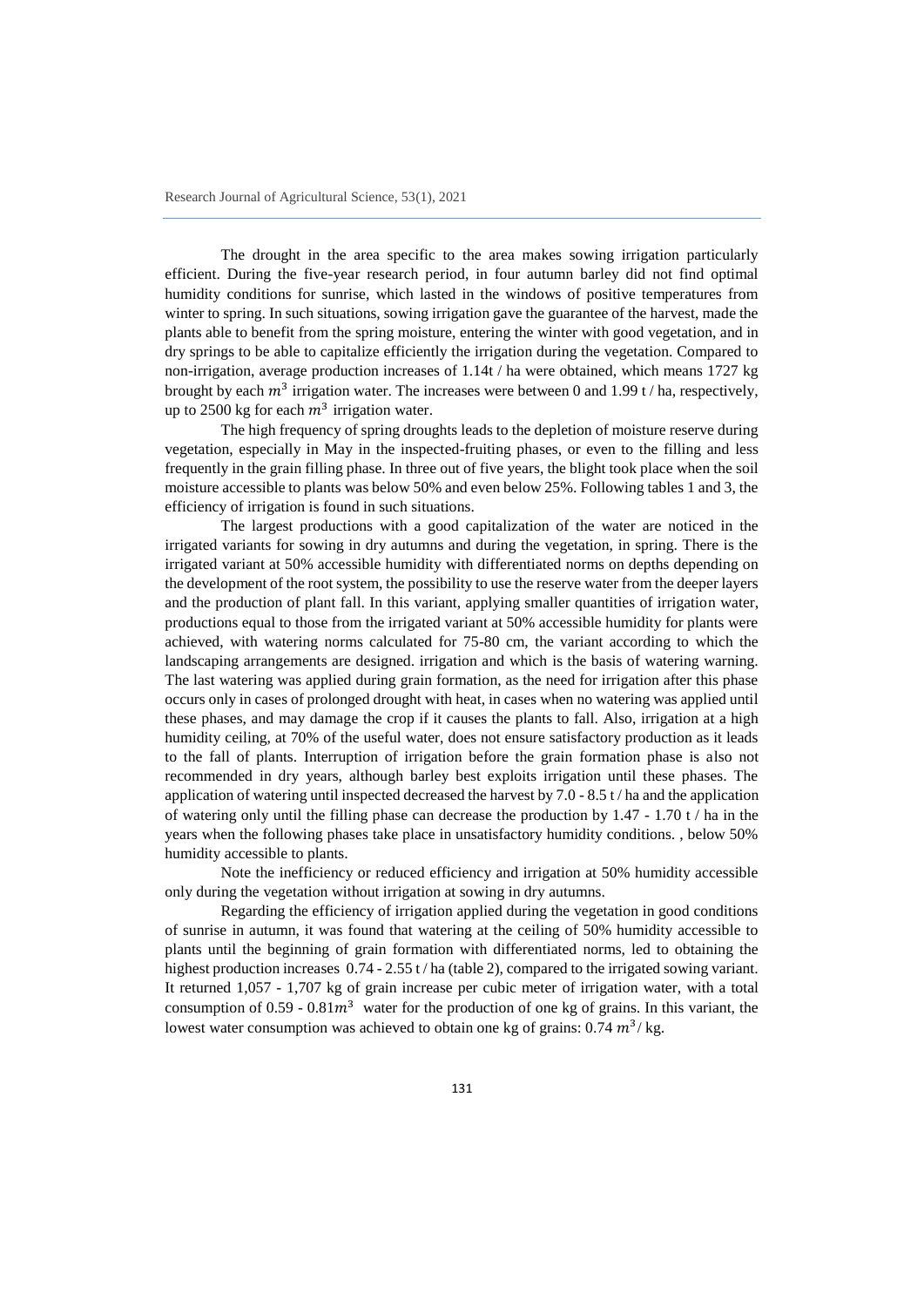# *Table 2*

| Variant                | Yield growth due tu |              | Yield growth due to         |               | Water consumption $m^3$ /kg |               |  |
|------------------------|---------------------|--------------|-----------------------------|---------------|-----------------------------|---------------|--|
|                        | irrigation, kg/ha   |              | irrigation water), kg/ $m3$ |               | grains                      |               |  |
|                        | Average             | Limits       | Average                     | Limits        | Average                     | Limits        |  |
| Non-irrigated          | Martor              |              | Martor                      |               | 0.94                        | $0.50 - 1.45$ |  |
| Irrigated at 50%       | 27.1                | 7.4-45.4     | 1.291                       | $1.057 -$     | 0.74                        | $0.59 - 0.81$ |  |
| $I.U.A.$ autumn $+$ in |                     |              |                             | 1.707         |                             |               |  |
| vegetation with        |                     |              |                             |               |                             |               |  |
| differentiated         |                     |              |                             |               |                             |               |  |
| norms                  |                     |              |                             |               |                             |               |  |
| Irrigated at 50%       | 11.4                | $0.0 - 19.9$ | 1.727                       | $0.0 - 2.500$ | 0.77                        | $0.53 - 1.04$ |  |
| I.U.A. only autumn     |                     |              |                             |               |                             |               |  |
| Irrigated at 50%       | 13.6                | $3.0 - 21.1$ | 0.966                       | $0.400 -$     | 0.86                        | $0.49 - 1.10$ |  |
| I.U.A. only during     |                     |              |                             | 1.416         |                             |               |  |
| the vegetation         |                     |              |                             |               |                             |               |  |
| period                 |                     |              |                             |               |                             |               |  |

### Water consumption by the plants on vermic chernozem in the period 2016-2020

The observations on the main elements of productivity (table 3) show an increase in the number of fertile ears and the number of stems compared to non-irrigated to the irrigated variants at sowing in dry autumns. In the irrigated variants, the vegetative apparatus was richer, the straw production being higher by 70-120% compared to the non-irrigated one in the dry years. Also, the height of the plants increased compared to the non-irrigated one by 20-25 cm. The mass of 1000 grains was favorably influenced by irrigation in years with drought during grain formationfilling and therefore favorable if there was a decrease in plants and excessive irrigation at 70% accessible humidity, or with norms greater than 40-50mm

# *Table 3*

Influence of the irrigation system on the main productivity elemnts in barley on vermic chernozem in two typical droughty years, 2017-2018

| Variant                    |       | Number ears/ $m^2$<br>Number stems/ $m^2$ |          |           | M.M.B           | Straw<br>yield | Plant height<br>at harvesting |
|----------------------------|-------|-------------------------------------------|----------|-----------|-----------------|----------------|-------------------------------|
|                            | Total | Small %                                   | 20-25 VI | $1-10$ IV | $-\mathbf{g}$ - | -t/ha-         | $-cm-$                        |
| Non-<br>irrigated          | 534   | 37                                        | $0-196$  | 278-367   | 39.0-40.8       | 3.7            | 40                            |
| Irrigated at<br>50% I.U.A. | 762   | 16                                        | 440-503  | 473-895   | 39.6-42.6       | 5.9            | 61                            |
| Irrigated at<br>70% I.U.A. | 776   | 14                                        | 440-503  | 473-895   | 36.6-39.0       | 6.0            | 65                            |

In the irrigated variant at 50% humidity accessible to plants with sowing waterings and during vegetation until inspected - the beginning of grain formation with differentiated norms, the irrigation regime consisted of average irrigation norms of 200 mm, respectively 70-300 mm distributed in 1 - 5 waterings depending on the annual climatic conditions, applied in autumn to sowing 0.80 mm in 1-2 waterings, in April 0.120 mm, in May 50-170 mm and up to 50 mm in June.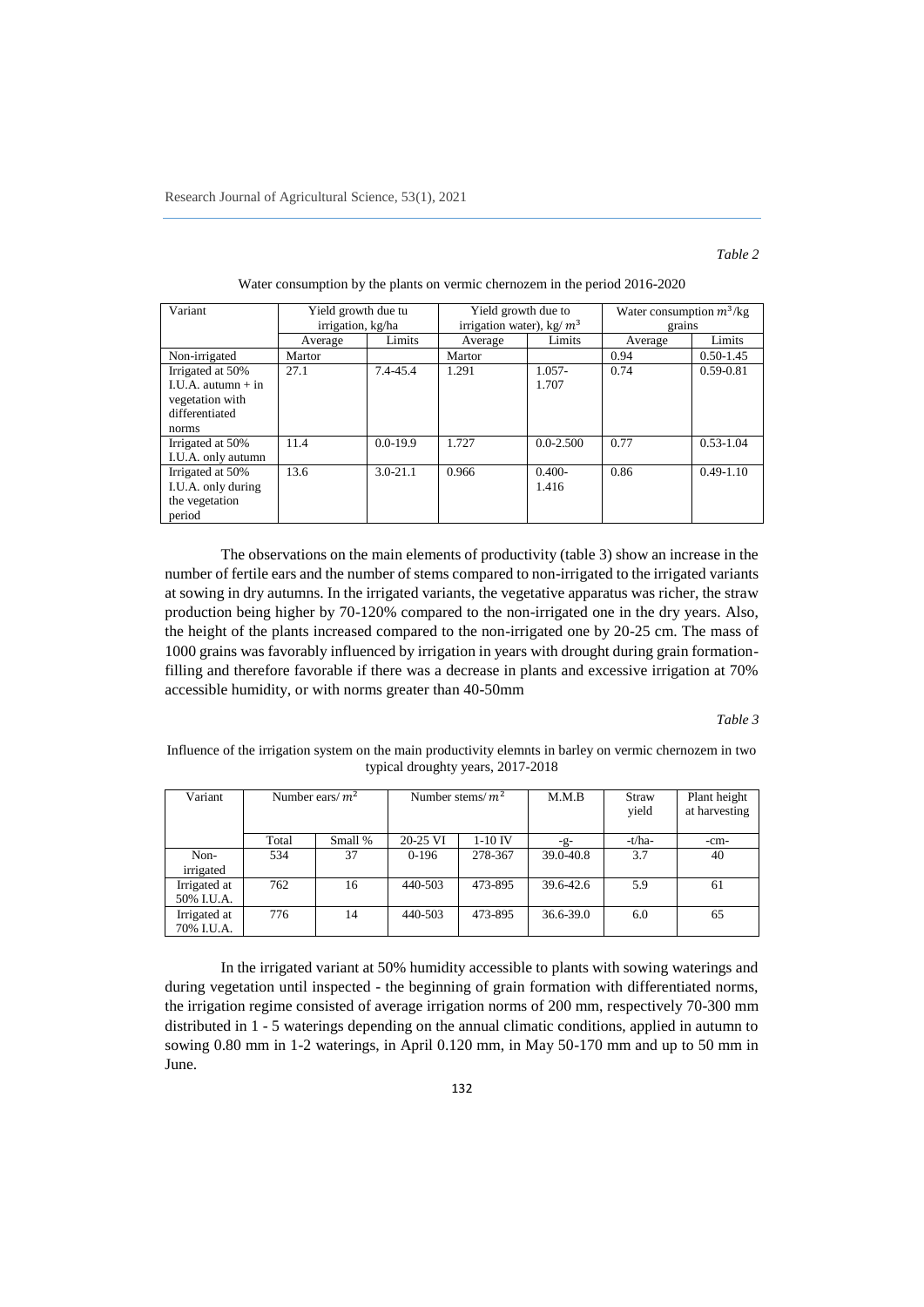Tables 4 and 5 present the results of research on water consumption. In the period 2016- 2020 the total water consumption was about 500mm, with variations from 457 to 537 mm. In the natural conditions of the area, the main source of its coverage is the precipitation that falls during the vegetation. They can cover on average around 70% of the total evapotranspiration with variations from 45% to over 85% of the total consumption. From the soil reserve (the difference between the initial reserve and the final soil moisture reserve) can cover only a maximum of 2- 5% of the total evapotranspiration. The result is a deficit of 15-55% of the total water consumption to be covered by irrigation, which occurs in autumn at sowing and in April, May, June with a maximum peak in May when the water consumption of the plants reaches the maximum values.

# *Table 4*

| Variant         | Total water consumption, mm |         | Sources of average water consumption, % |           |             |          |  |  |  |
|-----------------|-----------------------------|---------|-----------------------------------------|-----------|-------------|----------|--|--|--|
|                 | Average                     | Limits  | Rainfals                                |           | irrigations |          |  |  |  |
|                 |                             |         | Average                                 | Limits    | Average     | Limits   |  |  |  |
| Non-irrigated   | 339                         | 207-457 | 94                                      | 82-100    |             |          |  |  |  |
| Irrigated at    | 494                         | 457-537 | 70                                      | $45 - 85$ | 30          | 15-55    |  |  |  |
| 50% I.U.A.      |                             |         |                                         |           |             |          |  |  |  |
| $autumn + in$   |                             |         |                                         |           |             |          |  |  |  |
| vegetation      |                             |         |                                         |           |             |          |  |  |  |
| with            |                             |         |                                         |           |             |          |  |  |  |
| differentiated  |                             |         |                                         |           |             |          |  |  |  |
| norms           |                             |         |                                         |           |             |          |  |  |  |
| Irrigated at    | 377                         | 297-462 | 84                                      | 65-100    | 14          | $0 - 35$ |  |  |  |
| 50% I.U.A.      |                             |         |                                         |           |             |          |  |  |  |
| only autumn     |                             |         |                                         |           |             |          |  |  |  |
| Irrigated at    | 426                         | 350-501 | 74                                      | 55-93     | 26          | $7-45$   |  |  |  |
| 50% I.U.A.      |                             |         |                                         |           |             |          |  |  |  |
| only during the |                             |         |                                         |           |             |          |  |  |  |
| vegetation      |                             |         |                                         |           |             |          |  |  |  |
| period          |                             |         |                                         |           |             |          |  |  |  |

Water consumption and sources for winter crops on vermic chernozem in the period 2016-2020

### *Table 5*

### Dynamics of average daily water consumption during the period 2016-2020

| Month    | Water consumption, mm |                   |               |             |  |  |  |  |
|----------|-----------------------|-------------------|---------------|-------------|--|--|--|--|
|          |                       | Optium irrigation | Non-irrigated |             |  |  |  |  |
|          | Average               | Limits            | Average       | Limits      |  |  |  |  |
| October  | . .9                  | $1.0 - 2.6$       | 1.0           | $0.8 - 2.6$ |  |  |  |  |
| November | 0.8                   | $0.5 - 1.2$       | 0.7           | $0.4 - 1.2$ |  |  |  |  |
| Winter   | 0.7                   | $0.2 - 1.0$       | 0.4           | $0.0 - 0.6$ |  |  |  |  |
| March    |                       | $0.2 - 1.8$       | 0.8           | $0.0 - 1.8$ |  |  |  |  |
| April    | 3.1                   | $1.7 - 5.0$       | 2.7           | $0.9 - 5.0$ |  |  |  |  |
| May      | 4.5                   | $4.0 - 5.0$       | 2.7           | $0.7 - 4.0$ |  |  |  |  |
| June     | 3.0                   | $2.3 - 4.3$       | 2.5           | $1.2 - 3.2$ |  |  |  |  |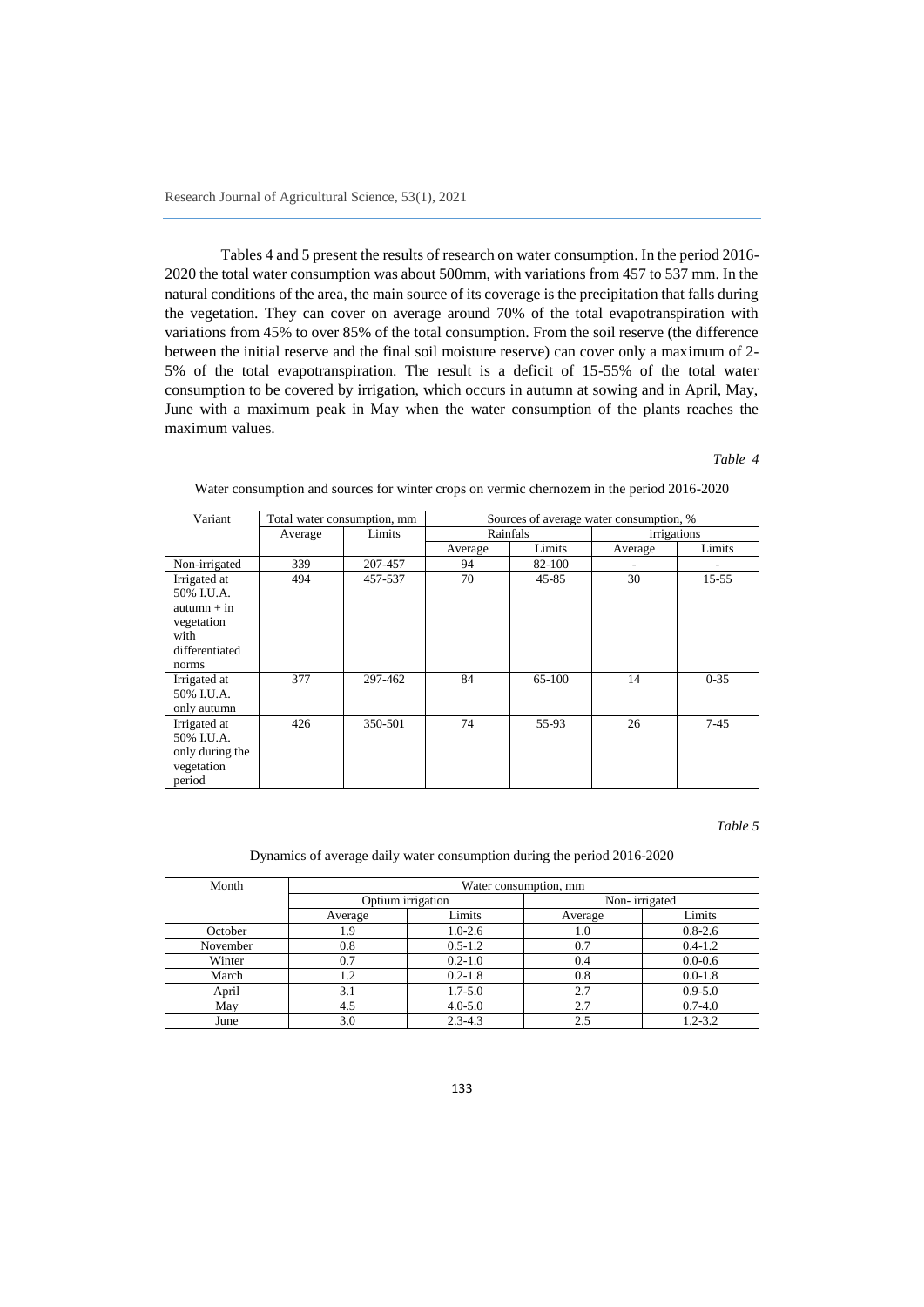### 2. Spring barley grown on chernozem

Spring barley, considered for the North Baragan area as an intervention crop, to compensate for extreme cases of calamity of autumn cereals, achieves very different productions depending on the variety (table 6). For the Xanadu variety, the maximum production was 4.29- 5.11 t / ha, the irrigated variant was made at the ceiling of 50% of the accessible humidity with increases of 0.30-1.51 t / ha compared to non-irrigated.

*Table 6*

| Variant                                                                |            | Grain yield, t/ha |                     | Differenc   |           |               |          |          | Difference of rate, mm       |             |         |                               |        |
|------------------------------------------------------------------------|------------|-------------------|---------------------|-------------|-----------|---------------|----------|----------|------------------------------|-------------|---------|-------------------------------|--------|
|                                                                        | 2016       | 201<br>9          | 202<br>$\mathbf{0}$ | Averag<br>e | e<br>t/ha | $\frac{0}{0}$ |          |          | Number of annual irrigations |             | Monthly |                               |        |
|                                                                        | Tunik<br>a |                   | Xanadu              |             |           |               | 201<br>6 | 201<br>9 | 2020                         | Averag<br>e | I<br>V  | V                             | V<br>I |
| Non-<br>irrigated                                                      | 1.70       | 3.67              | 3.50                | 2.95        | Martor    |               | L,       |          |                              |             | ۰       |                               |        |
| Irrigated<br>at 50%<br>I.U.A.                                          | 2.04       | 4.29              | 5.11                | 3.8         | 0.8<br>5  | 2.<br>9       | 50/1     | 50/1     | 210/<br>6                    | $100/1 - 3$ | ۰       | $50-$<br>21<br>$\overline{0}$ |        |
| Irrigated<br>at 50%<br>I.U.A.<br>last<br>heard<br>the<br>inspecte<br>d |            |                   | 4.60                |             |           |               |          |          | 140/<br>$\overline{c}$       |             |         |                               |        |
| Irrigated<br>at 50%<br>I.U.A.<br>last<br>watering<br>on<br>filling     |            |                   | 4.00                |             |           |               |          |          | 75/1                         |             |         |                               |        |
| Irrigated<br>at 30%<br>I.U.A.                                          |            |                   | 3.90                |             |           |               |          |          | 90/1                         |             |         |                               |        |

### Influence of the irrigation system on the yield of two-row summer barley on vermic chernozem with groundwater at a depth of 2.5-3.0 m

Irrigation at a lower ceiling of soil moisture, or interruption of irrigation at the stage of inspection or spreading in dry years, reduces production by 0.51-1.21 t / ha.

From these indicative researches results the efficiency of barley irrigation with average irrigation norms of about 100 mm, respectively 50-210 mm distributed in 1-3 waterings, especially in May.

3. Barley and barley on soils affected by salting

The results of the researches on soils affected by salting processes in the process of improvement in North Baraganul, presented synthetically in table 7, lead to the conclusion of a minimum ceiling of the optimal soil moisture higher than normal soils. The best results were obtained at the ceiling of 60-70% of the accessible humidity.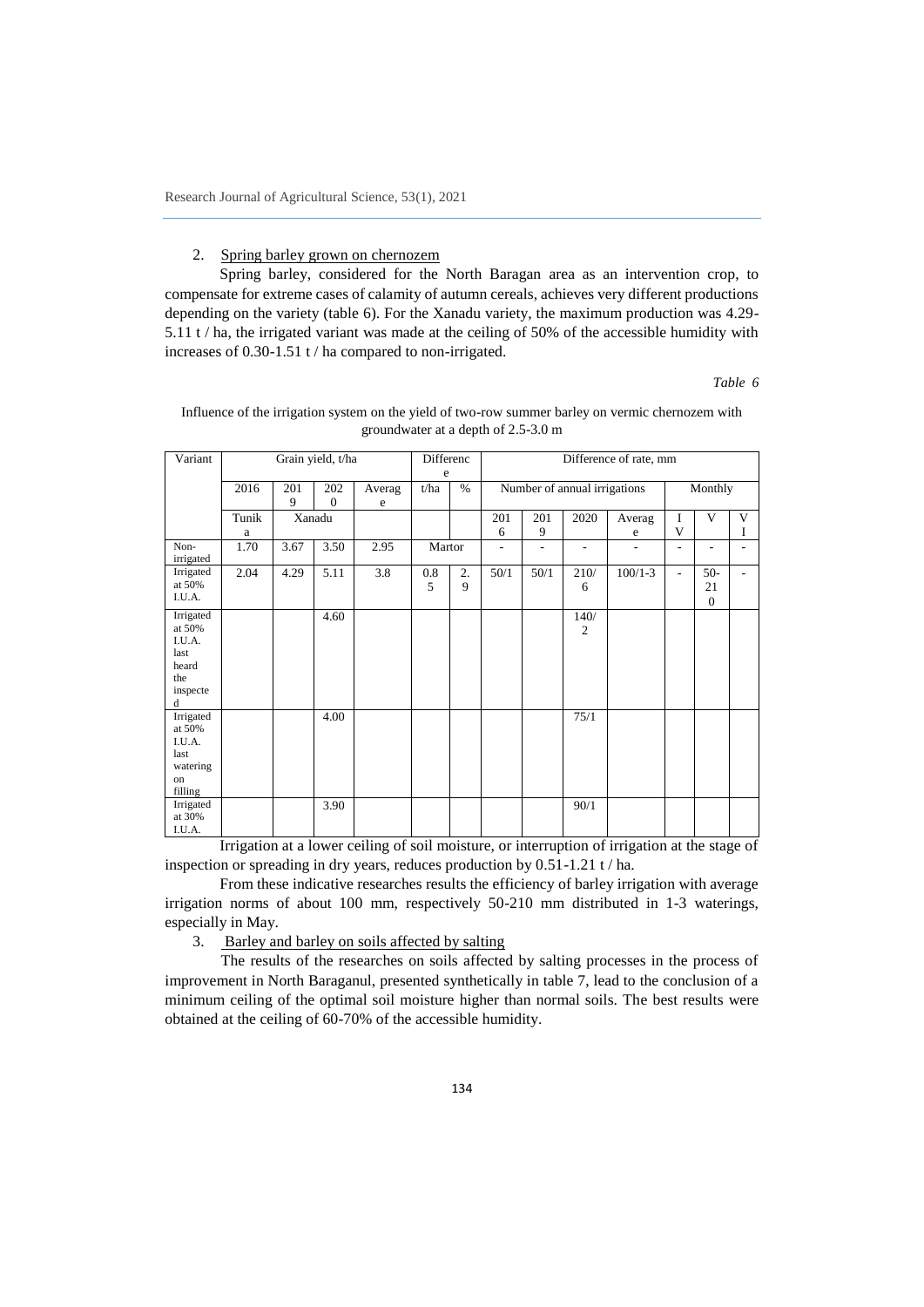At the end of the first stage of soil improvement, yields of 5.20 t / ha for autumn barley, 3.92 t / ha for spring barley (Xanadu variety) and 2.2 t / ha for spring barley (Tunika variety) could be obtained in the first years of improvement.

On these soils, which usually have a groundwater intake, maintaining the soil moisture between the ceiling of 60-70% accessible moisture of water in the field is ensured with more and more frequent watering norms compared to normal soils. In such irrigation conditions it also has an ameliorating role, contributing to the washing of salts and maintaining a low concentration in the area of the roots. On saline soils, non-irrigated crops are more strongly affected than on normal soils, as the lack of moisture is complicated by the increase in salt concentration so that production is greatly reduced. Thus, for barley and barley in the very dry year 2016, yields lower than half were obtained compared to those on normal soils in case it was irrigated only in autumn without watering during the vegetation period.

*Table 7*

| Variant           | Gain in | Irrigation rate, mm                                                                               |         |           |          |           |                |  |
|-------------------|---------|---------------------------------------------------------------------------------------------------|---------|-----------|----------|-----------|----------------|--|
|                   | vield   |                                                                                                   |         |           |          |           |                |  |
|                   | t/ha    | Average years/no                                                                                  | Limits  | Autumn at | monthly  |           |                |  |
|                   |         | ofirrigations                                                                                     |         | sowing    | IV       | $\vee$    | VI             |  |
| I.                |         | Wet groundwater saline medium soil, stage I of improvement, Lacu Sarat, average 2016-2020- Xanadu |         |           |          |           |                |  |
| -non-irrigated    | 1.49    |                                                                                                   |         |           |          |           | $\overline{a}$ |  |
| -irrigated at 50% | 1.85    | $72/1-2$                                                                                          | 40-95   | 60-120    |          | $0 - 60$  | $0 - 55$       |  |
| I.U.A.            |         |                                                                                                   |         |           |          |           |                |  |
| -irrigated at 70% | 2.20    | $85/3 - 4$                                                                                        |         |           | $1 - 55$ | $30 - 55$ | $0 - 55$       |  |
| I.U.A.            |         |                                                                                                   |         |           |          |           |                |  |
| ΙΙ.               |         | Medium salinized soil at the end of the first stage of improvement, Corbu, 2016-2018              |         |           |          |           |                |  |
| -irrigated barley | 3.92    | $140/3 - 4$                                                                                       | 120-160 |           | $0 - 50$ | 80-120    | 40-90          |  |
| Xanadu irrigated  |         |                                                                                                   |         |           |          |           |                |  |
| 60-70% I.U.A      |         |                                                                                                   |         |           |          |           |                |  |
| -autumn barley    | 5.20    | 190/4-5                                                                                           | 140-240 | 40-60     | $0 - 50$ | 60-120    | 40-60          |  |
| irrigated at 60-  |         |                                                                                                   |         |           |          |           |                |  |
| 70% I.U.A.        |         |                                                                                                   |         |           |          |           |                |  |
| III.              |         | Medium saline soil at the beginning of breeding. Traian, 2020                                     |         |           |          |           |                |  |
| Irrigated spring  | 3.01    | 280/4                                                                                             |         |           |          | 140/2     | 140/2          |  |
| barley Xanadu     |         |                                                                                                   |         |           |          |           |                |  |
| 60-70% I.U.A.     |         |                                                                                                   |         |           |          |           |                |  |
| IV.               |         | Moderately-strongly salinized soil in the improvement stage. Traian, 2016-2020                    |         |           |          |           |                |  |
| Laverda autumn    | 1.50    | 50/1                                                                                              |         | 50/1      |          |           |                |  |
| barley irrigated  |         |                                                                                                   |         |           |          |           |                |  |
| only in autumn    |         |                                                                                                   |         |           |          |           |                |  |
| for sunrise       |         |                                                                                                   |         |           |          |           |                |  |
| Andra autumn      | 1.60    | 50/1                                                                                              |         | 50/1      |          |           |                |  |
| barley irrigated  |         |                                                                                                   |         |           |          |           |                |  |
| only in autumn    |         |                                                                                                   |         |           |          |           |                |  |
| for sunrise       |         |                                                                                                   |         |           |          |           |                |  |

Influence of irrigation on the yields achieved on salty soils that are in course of melioration

The presented results allow to establish for the elements of the irrigation regime the following values: for spring barley irrigation norm of 6-160 mm distributed in 3-4 waterings in April, May, June, and for autumn crops norms of 140-240 mm distributed in 4-5 waterings in autumn for sowing to ensure the emergence and vegetation in the first phases and during the vegetation in April, May, June.

The researches draw attention to the fact that both normal and salted soils require the observance of the minimum ceiling, especially in the 0-50 cm layer, and the application of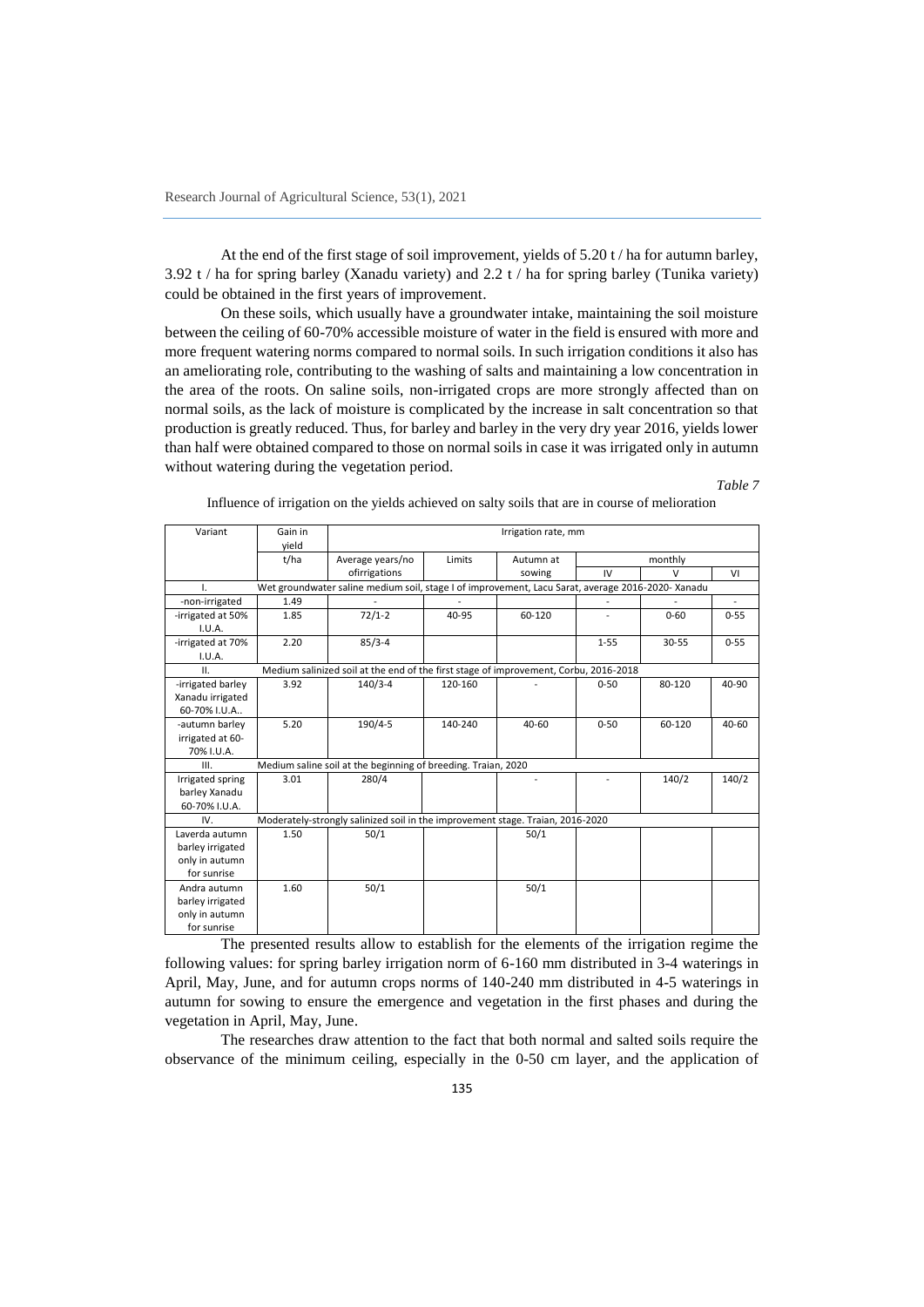watering to be done depending on the reaction of the plants. After inspecting the grain formation, in case the plants fall, the irrigation will be interrupted.

# **CONCLUSIONS**

- The research carried out in the years 2016-2020 attests the opportunity to irrigate barley and barley in the dry steppe area of the Romanian Camia, in order to stabilize the high productions.

- Under natural conditions, the production level is considerably affected by drought in two stages: specific to the area in autumn sowing and frequently in spring when inspectedfruiting, when the soil moisture is exhausted and insufficient rainfall does not meet the water needs of plants.

- The total water consumption for autumn crops is around 500 mm, covered mostly by atmospheric precipitation during vegetation, with an average deficit of 30% to be covered by irrigation.

- During the vegetation the average diurnal water consumption registers values of 1.5- 2.6 mm in October during sunrise and vegetation in the first phases, in autumn crops, 3.1-4.7 mm on average in April, May, June, with maximum in May he inspected the beginning of grain formation. In the non-irrigated area, an average deficit of 0.7 mm was reported in October, 2.2 mm in May and 0.6 mm in April and June.

- The minimum ceiling of the optimal soil moisture at the development depth of the main root mass is 50% useful water, which must be provided from sowing to the beginning of grain formation on normal soils and 60-70% on soils affected by salting processes. in the process of amelioration where more frequent and low watering irrigations are applied, the irrigation having an ameliorating role.

- On normal irrigation soils necessary for barley, they have average values of 200 mm, respectively 70-300 mm distributed in 1-5 waterings depending on the annual climatic conditions. Watering application: autumn to sowing 40-50 mm and in April to May, norms of 60-70 mm. Exceptionally, in the very dry years, autumn, it returns with another watering of 40- 50 mm and in the period of filling the grains, on the heat, if it does not cause the plants to fall. For spring barley, average irrigation norms around 100mm, with variations from 50 to 210 mm distributed in 1-3 waterings, with weight in May.

- On the soils affected by plowing, in the process of improvement, the irrigation norms have values of 140-240 mm for the autumn crops distributed in 4-5 waterings and norms of 60- 160 mm, for the spring barley, distributed in 2-4 udari.

# **BIBLIOGRAPHY**

BORLAN Z, HERA C*.* – Agrochemical optimization of the soil-plant system, Academy Publishing House, Bucuresti, 1984;

BUCUR D, 2019- Advanced evapotranspiration methods and applications, IntechOpen Publishing House;

BUDOI GHE, PENESCU A., 1996 - Agrotechnics, Ceres Publishing House, Bucharest;

CEAPOIU N., 1968 - Statistical methods applied in agricultural and biological experiments, publishing house Agro-Forestry, Bucharest;